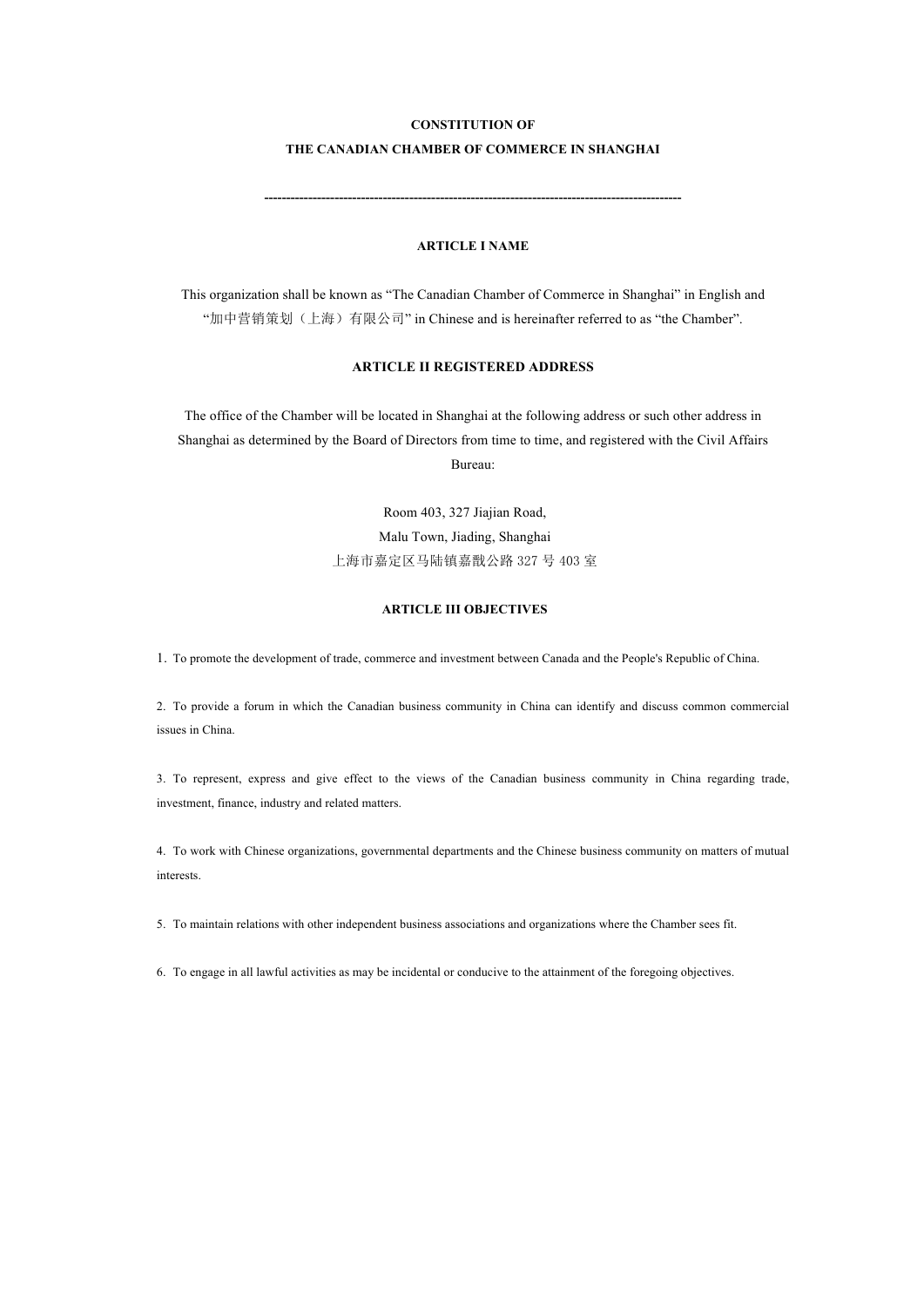### **ARTICLE IV MEMBERSHIP**

The membership shall consist of Corporate, Associate, Academic, Government & Trade Association, Individual, Young Professionals and Honorary Members. The Chamber shall be international in its character and, subject to the provisions of Chinese law, shall be open to persons of all races and nationalities.

## **Section A – Types of Membership**

#### 1. **Corporate Membership**

Corporate Membership shall be open to corporations, partnerships, sole proprietorships or other legal entities formed, founded, or incorporated in Canada, which have an establishment or regional representative in China.

# PROPOSED NEW ADDITION:

# 2. **Platinum Corporate Membership**

Corporate Membership shall be open to corporations, partnerships, sole proprietorships, Founders or other legal entities formed, founded, or incorporated in Canada, having significant business presence in China and which have an establishment or regional representation in China and in Canada. Platinum Membership fee will be set at a material premium to Corporate Membership. Platinum Corporate Members will be substantial contributors to the Chamber with their ongoing suitability being reviewed, and approved, annually by the Board of Directors.

#### 3. **AssociateMembership**

Associate Company Membership shall be open to corporations, partnerships, sole proprietorships or other legal entities formed, founded, or incorporated outside Canada, subject to the relevant provisions of Chinese law, and which have demonstrated links to or interest in Canada. Associate Membership shall only be by invitation of the Board of Directors of the Chamber.

#### 4. **Academy Membership**

Academy Membership shall be open to educational institutions who are engaged in activities in China which are, in the opinion of the Board of Directors of Chamber, consistent with the objectives of the Chamber.

## PROPOSED CHANGE:

#### 5. **IndividualMembership**

Individual Membership shall be open to any individual with good standing residency in China and who is a Canadian citizen or a Canadian Permanent Resident . The individual shall be engaged in activities in China which are, in the opinion of the Board of Directors of the Chamber, consistent with the objectives of the Chamber.

### ORIGINAL VERSION:

5. Individual Membership shall be open to any individual of non-Chinese nationality and who is a Canadian citizen or Canadian Landed Immigrant with good standing residency in China. The individual shall be engaged in activities in China which are, in the opinion of the Board of Directors of the Chamber, consistent with the objectives of the Chamber.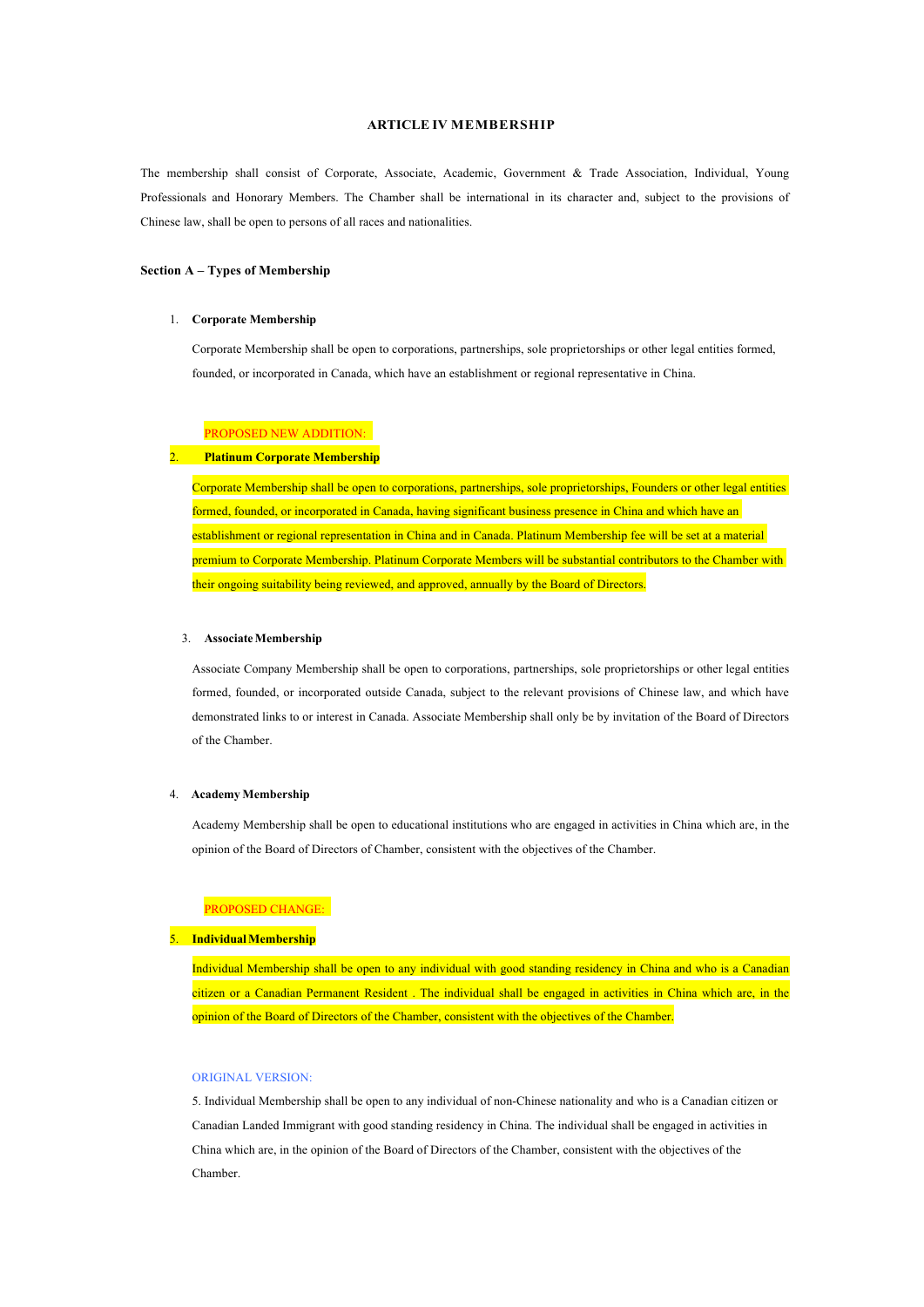# PROPOSED NEW ADDITION:

# 6. **IndividualAssociate Membership**

Individual Associate Membership shall be open to any individual with good standing residency in China who is neither a Canadian citizen nor a Canadian Permanent Resident. The individual shall be engaged in activities in China which are, in the opinion of the Board of Directors of the Chamber, consistent with the objectives of the Chamber.

#### 7. **Young Professional Membership**

Young Professional Membership shall be open to an individual who is between twenty- one (21) and twenty-eight (28) years of age with good standing residency in China and who is a Canadian citizen or a Canadian Permanent Resident . The individual shall be engaged in activities in China which are, in the opinion of the Board of Directors of the Chamber, consistent with the objectives of the Chamber.

### PROPOSED NEW ADDITION:

## 8. **Young Professional Associate Membership**

Young Professional Membership shall be open to an individual who is between twenty- one (21) and twenty-eight (28) years of age with good standing residency in China and who is neither a Canadian citizen nor a Canadian Permanent Resident. The individual shall be engaged in activities in China which are, in the opinion of the Board of Directors of the Chamber, consistent with the objectives of the Chamber.

#### 9. **Honourary Membership**

Honourary Membership shall be open to individuals selected by the Board of Directors of the Chamber. Honourary Members shall be entitled to all the privileges enjoyed by Individual Members, except as hereinafter provided, and exempt from Membership Fees.

### PROPOSED NEW ADDITION:

## 10. **Government and Trade Association**

This membership type is for Canadian federal, provincial or municipal government bodies, government representatives, crown corporations or trade associations whose role and objectives are to promote and support Canadian interests in China.

#### 11. **Other Types of Membership**

The Board of Directors of the Chamber shall have the right to create other types of membership as it sees fit.ection B – Determination and Acknowledgement of Membership

- 1. All membership applications are subject to review and approved by the Board of Directors of the Chamber.
- 2. A membership application form shall contain the name(s), address, citizenship, business activity and occupation of the candidate(s). Applications for membership shall be sent to the Executive Director of the Chamber.
- 3. Any change in classifications of membership listed above shall be determined by the Board of Directors of the Chamber.
- 4. The Executive Director of the Chamber shall present all new membership applications for consideration at the first Board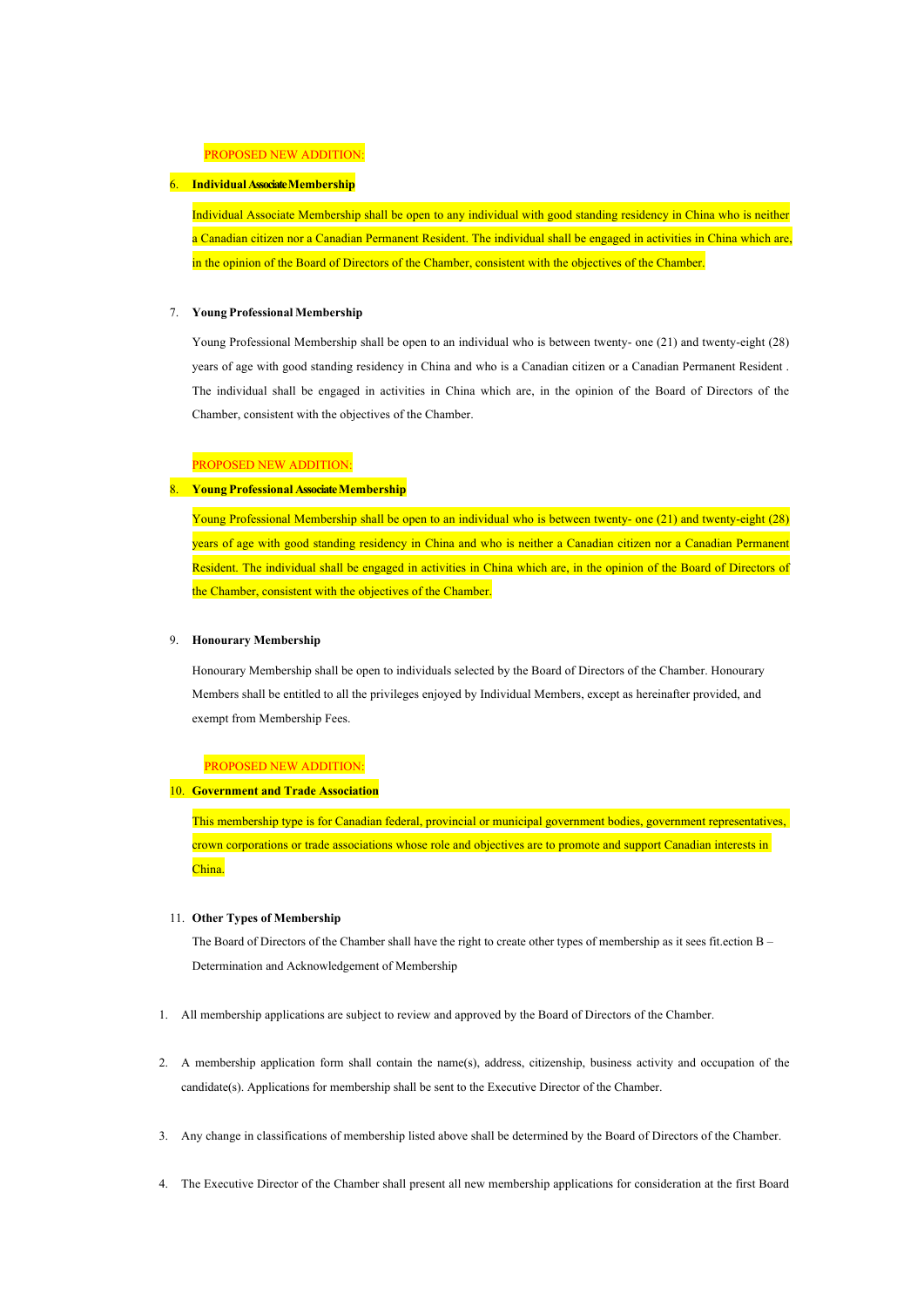meeting occurring after the application is received. Once approved new member(s) shall be announced in each issue of the Chamber's newsletter.

### **Section B – Membership Fees**

- 1. Membership fees shall be paid to the Chamber at the same time the membership application is submitted.
- 2. Membership fees are payable annually and are non-refundable once paid.
- 3. The Board of Directors of the Chamber shall have the right to review and determine membership fees at any time.

### **Section C – Resignation**

- 1. In order to resign a membership, written notice must be given to the Executive Director of the Chamber.
- 2. The Executive Director of the Chamber shall report the resignation of any membership at each meeting of the Board of Directors.

## **ARTICLE V VOTING RIGHTS**

PROPOSED CHANGE:

### **Section A – Corporate and Platinum Corporate Membership**

- 1. Each Corporate and Platinum Corporate Member Company may nominate up to three persons of good standing to be its representative(s) in the Chamber, one of whom shall be named by the Corporate Member as its Voting Representative, as hereinafter defined. Voting Representative must reside in China.
- 2. Each Corporate Member is allocated five (5) votes through the person it designates as the Voting Representative..
- 3. Each Platinum Corporate Member is allocated ten (10) votes through the person it designates as the Voting Representative.

#### ORIGINAL VERSION:

### **Section A – Corporate Membership**

- 1. Each Corporate Member Company may nominate up to three persons of good standing to be its representative(s) in the Chamber, one of whom shall be named by the Corporate Member as its Voting Representative, as hereinafter defined. Voting Representatives must be Canadian citizens or Canadian Landed Immigrants unless the Corporate Member Company does not have a Canadian citizen or Canadian Landed Immigrant as its representative in China. Voting Representatives must reside in China.
- 2. Each Corporate Member shall exercise one vote through the person it designates as the Voting Representative. Each Corporate Member is allocated 5 votes.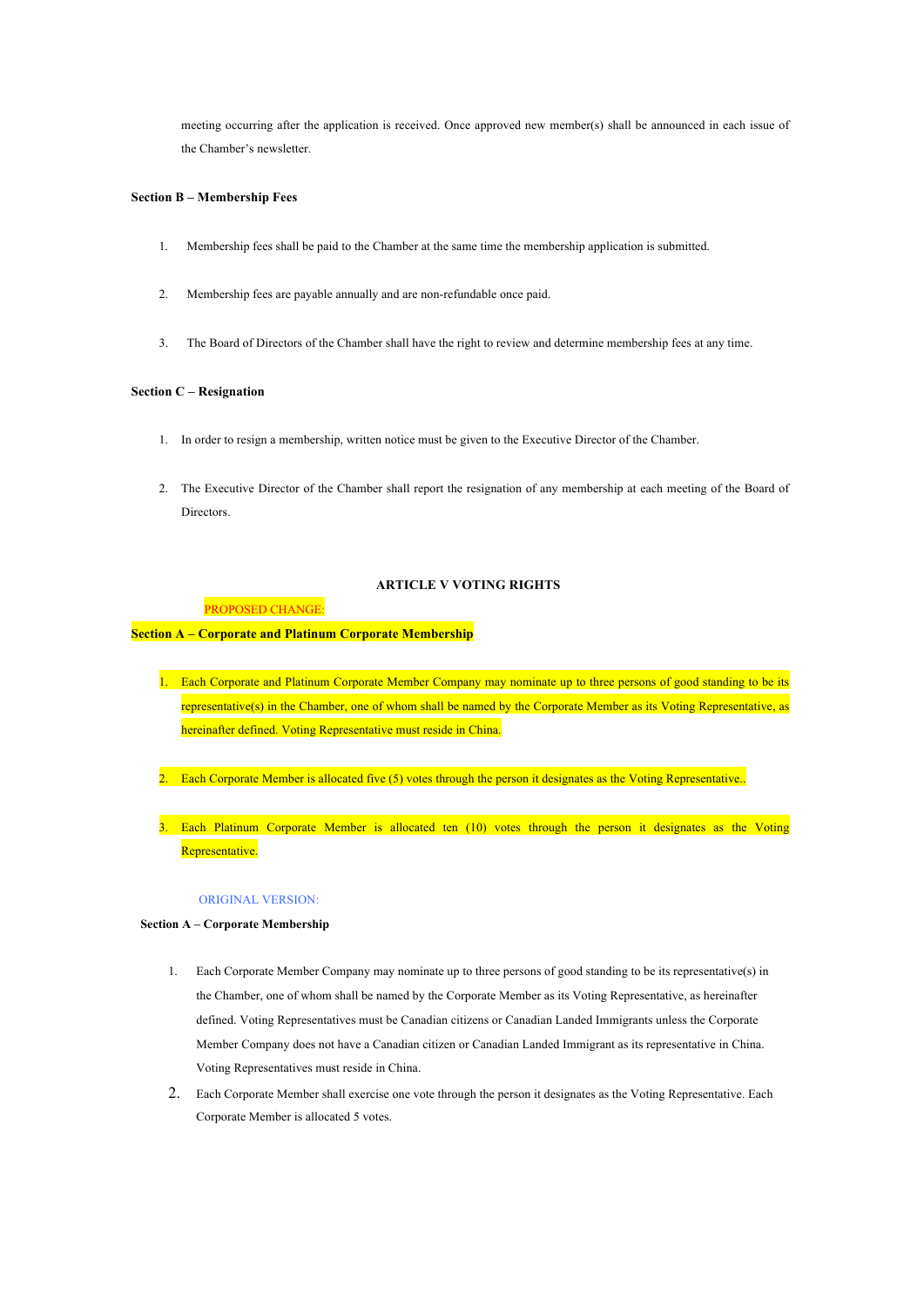#### **Section B – Associate Membership**

- 1. Each Associate Member Company may nominate up to three persons of good standing to be its representative(s) in the Chamber, one of whom shall be named by the Associate Member as its Voting Representative, as hereinafter defined. Voting Representatives must be Canadian citizens or Canadian Landed Immigrants unless the Associate Member does not have a Canadian citizen or Canadian Landed Immigrant as its representative in China. Voting Representatives must reside in China.
- 2. Each Associate Member shall exercise five (5) votes through the person it designates as the Voting Representative.

## **Section C – Individual Membership**

Each Individual Member shall be entitled to one vote and the same voting rights as other voting members at any meeting of the Chamber.

### PROPOSED NEW ADDITION:

## **Section D – Individual Associate Membership**

Each Individual Associate Member shall have no voting rights at any meeting of the Chamber and shall not be eligible to serve on the Board of Directors of the Chamber.

### PROPOSED CHANGE:

## **Section E – Young Professional and Young Professional Associate Memberships**

Young Professional and Young Professional Associate Members shall have no voting rights at any meeting of the Chamber and shall not be eligible to serve on the Board of Directors of the Chamber..

#### ORIGINAL VERSION:

### **Section D – Young Professional Membership**

Young Professional Members shall have no voting rights at any meeting of the Chamber and shall not be eligible to serve on the Board of Directors of the Chamber. Young Professional members may be eligible to serve on the board of directors of the Chamber upon the successful purchase and upgrade to an individual membership.

### **Section F – Honourary Membership**

Honourary Members shall have no voting rights at any meeting of the Chamber and shall not serve on the Board of Directors of the Chamber.

## PROPOSED NEW ADDITION:

## **Section G – Government and Trade association**

1. Each Government and Trade Association may nominate up to three persons of good standing to be its representative(s) in the Chamber, one of whom shall be named by each Government and Trade Association as its Voting Representative, as hereinafter defined. Voting Representatives must reside in China.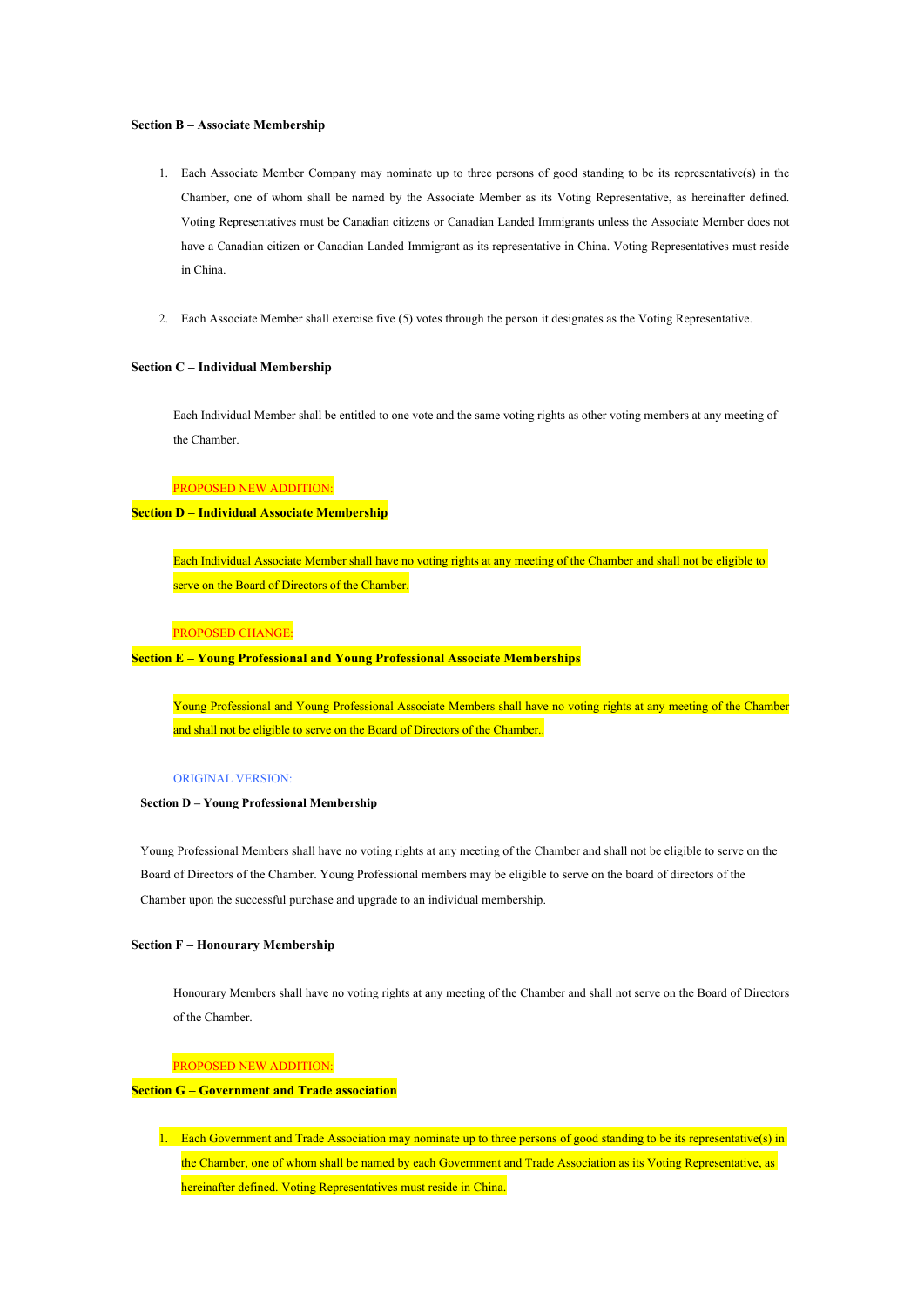2. Each Government and Trade association shall exercise five  $(5)$  votes through the person it designates as the Voting Representative.

### **Section H – Absentee Ballot:**

Voting members may submit their signed absentee ballots in writing via letter or email, directly to the Executive Director of the Chamber and members of the election committee, at least 24 hours prior to the time and date of the meeting at which such vote is to be exercised.

### **ARTICLE VI MEETINGS OF THE CHAMBER**

## **Section A – Annual General Meeting**

## PROPOSED CHANGE:

1. An Annual General Meeting at which an election of the Board of Directors will be held ("Election AGM") or, an Annual General Meeting, (together with an Election AGM is hereinafter referred to as an "AGM"), will be held before March 31st each year (as external circumstances allow) and three (3) weeks advance written notice shall be given to the membership. Non-voting members are welcome to attend the AGM as observers.

### ORIGINAL VERSION:

- 1. An Annual General Meeting at which an election of the Board of Directors will be held ("Election AGM") or, an Annual General Meeting, (together with an Election AGM is hereinafter referred to as an "AGM"), will be held before March 31st each year and three (3) weeks advance written notice shall be given to the membership. Non-voting members are welcome to attend the AGM as observers.
- 2. The following business shall be conducted at an AGM, except for Section(A)(2)(c) which shall only be conducted at an Election AGM:
	- a) Annual activity report;
	- b) Annual financial report;
	- c) The election of the Board of Directors;
	- d) Issues or resolutions submitted by any member for discussion and voting at the AGM. Such issues or resolutions shall be submitted in writing to the Board of Directors of the Chamber at least fourteen (14) days prior to the time and date of the AGM. The Board of Directors of the Chamber shall distribute such issues or resolutions to all members at least seven (7) days prior to the time and date of the AGM.
- 3. The election of Board of Directors shall be determined by a plurality vote where winning candidates shall have the most votes. In the event of a tie vote for an office, the tied candidates shall be re-voted by all members present and voting, and the winning candidates shall be the person with the most votes.
- 4. Minutes shall be recorded for all AGMs. The minutes shall be reviewed for accuracy, corrected as necessary, and approved by the Board of Directors within two weeks of the meeting. After such approval, the minutes shall be placed on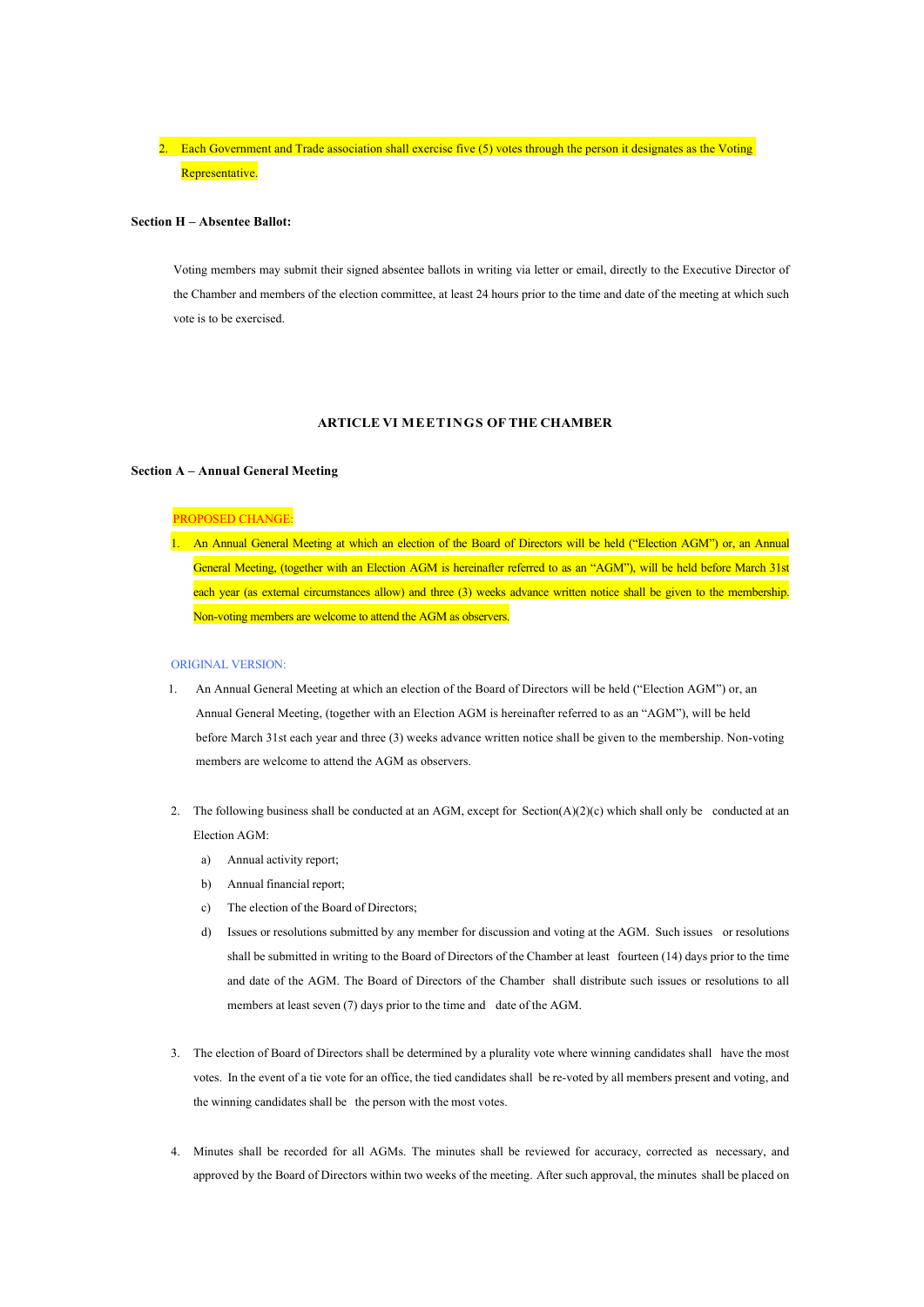file at the Chamber's office for review by all members and shall be summarized in the next issue of the Chamber's newsletter. The minutes shall be kept confidential by all members and shall not be disclosed to any person not a member of the Chamber without the express consent of the Board.

### **Section B – Extraordinary General Meeting**

- 1. An Extraordinary General Meeting of the Chamber (hereinafter defined as an "**EGM**") shall be convened by the Board of Directors, or upon receipt of a written demand signed by at least ten (10) voting members in good standing. Fifteen (15) days' notice of any EGM must be given to the membership. Non-voting members are welcome to attend the EGM as observers.
- 2. Any member who wishes to place an item on the agenda of an EGM may do so provided he/she gives notice to the Board of Directors of the Chamber at least ten (10) days before the time and date the meeting is due to be held. The Board of Directors of the Chamber shall distribute such item to all members at least five (5) days prior to the time and date of the meeting.
- 3. Minutes shall be recorded for all EGMs. The minutes shall be reviewed for accuracy, corrected as necessary, and approved by the Board within two weeks of the meeting. After such approval, the minutes shall be placed on file in the Chamber's office for review by all members and shall be summarized in the next issue of the Chamber's newsletter. The minutes shall be kept confidential by all members and shall not be disclosed to any person not a member of the Chamber without the express consent of the Board.

### **Section C – Quorum & Voting**

- 1. The quorum for an AGM, EGM or any re-vote at an AGM or EGM shall be ten percent (10%) of the total number of voting memberships of the Chamber. All issues or resolutions at an AGM or EGM shall be passed by a simple majority vote upon reaching the quorum, unless otherwise provided in the Articles of the Constitution.
- 2. Where the quorum is not reached at any such meeting or re-vote, the meeting or re-vote shall be rescheduled at a place, date and time to be appointed by the Board of Directors. At the rescheduled meeting or re-vote, if the quorum is still not reached, those present shall have power to approve or disapprove, but no power to amend any proposed issues or resolutions presented at the previously adjourned meeting or re-vote.

# **ARTICLE VII OFFICERS**

### **Section A – The Officers**

- 1. The officers of the Chamber shall consist of
	- a) The Chair
	- b) One Vice Chair (Private Sector)
	- c) One Vice Chair (Ex Officio) from the Canadian Consulate General in Shanghai, whose position shall be occupied ex officio by the Head of the Commercial Section, who may nominate another member of the Commercial Section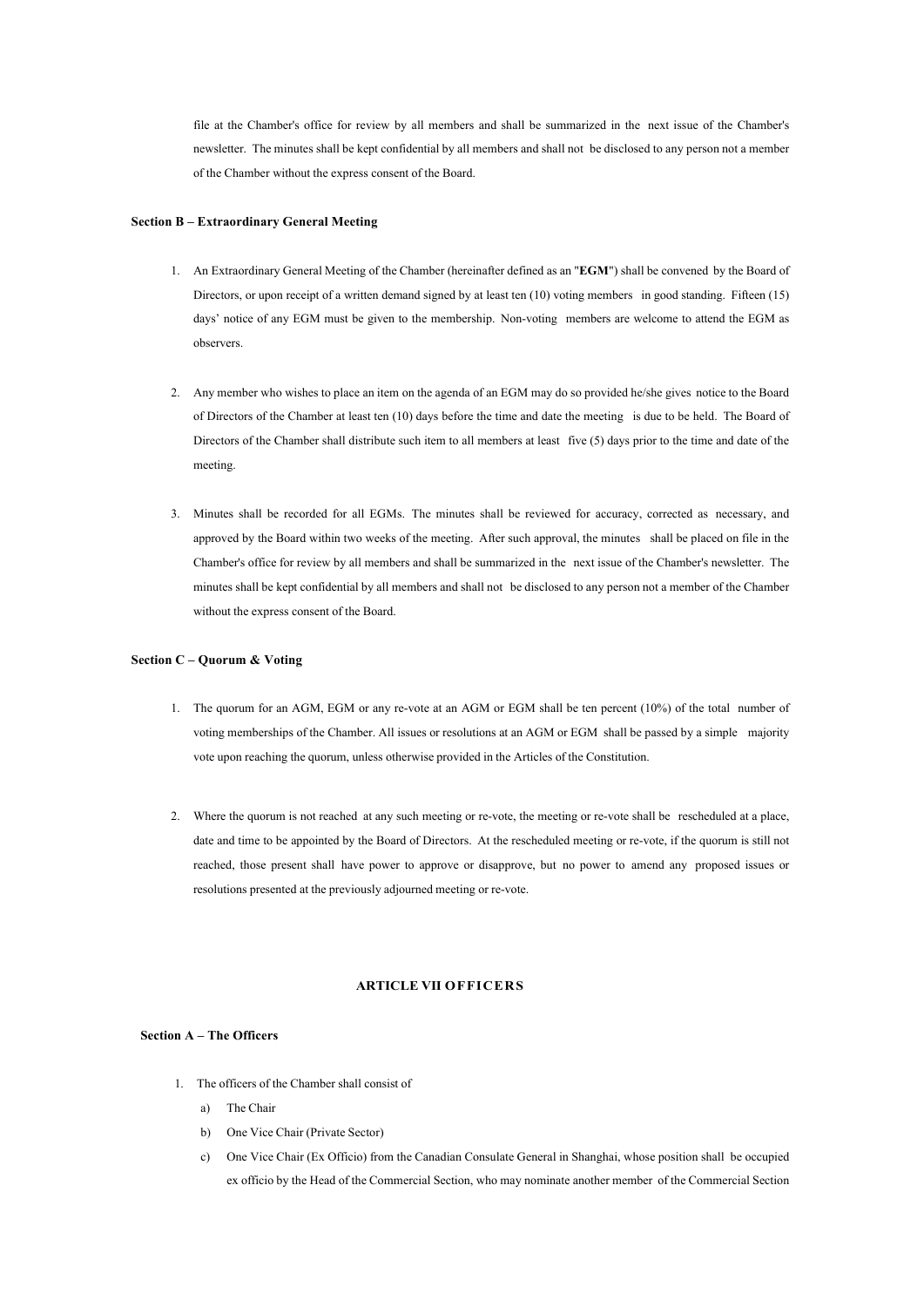to fulfil his/her functions from time to time.

- d) The Executive Director of the Chamber
- e) The Honourary President, which position may be held ex officio by the Canadian Consul General in Shanghai
- f) The Treasurer

# PROPOSED CHANGE:

g) The Deputy Director of the Chamber

• Subject to the approval of the Board of Directors

#### ORIGINAL VERSION:

- g) The Deputy Director of the Chamber
- 2. The Chair and Vice-Chair (Private Sector) shall be elected by and from the Board of Directors at their first meeting after the Election AGM and at any other times when necessary.
- 3. The Executive Director of the Chamber shall be appointed by, and serve at the pleasure of, the Board of Directors.

### PROPOSED CHANGE:

```
4. The Deputy Director of the Chamber shall by appointed by the Board of Directors, and serve at the pleasure of the
Board of Directors, under the supervision of the Executive Director.
```
### ORIGINAL VERSION:

4. The Deputy Director of the Chamber shall by appointed by the Executive Director, and serve at the pleasure of the Board of Directors.

# **Section B – Duties of Officers**

- 1. The Chair shall exercise general supervision over the affairs of the Chamber, represent the Chamber in external relations, and preside over all meetings of the Chamber. The Chair shall present the annual activity report to the AGM.
- 2. The Chair shall be a Canadian citizen or the Voting Representative of a Corporate Member. The Chair is the authorized spokesperson for the Chamber unless otherwise designated by the Board. The Chair may assign additional members as spokespersons if and when the Vice Chair (Private Sector) cannot undertake to be the spokesperson.
- 3. In the absence of the Chair, the Vice Chair (Private Sector) shall have the same powers and authorities as the Chair.
- 4. In the absence of both the Chair and Vice-Chair (Private Sector), the Vice-Chair (Ex Officio), shall, subject to the ex-officio's non-voting position prescribed in Article VIII(A)(3), have the same powers and authorities as the Chair.
- 5. The Deputy Director of the Chamber shall keep all records of the Chamber, including minutes of all AGM, EGM and meetings of the Board of Directors. All said reports, minutes and other records shall be kept confidential and shall not be disclosed to any person who is not a member of the Chamber without the express consent of the Board.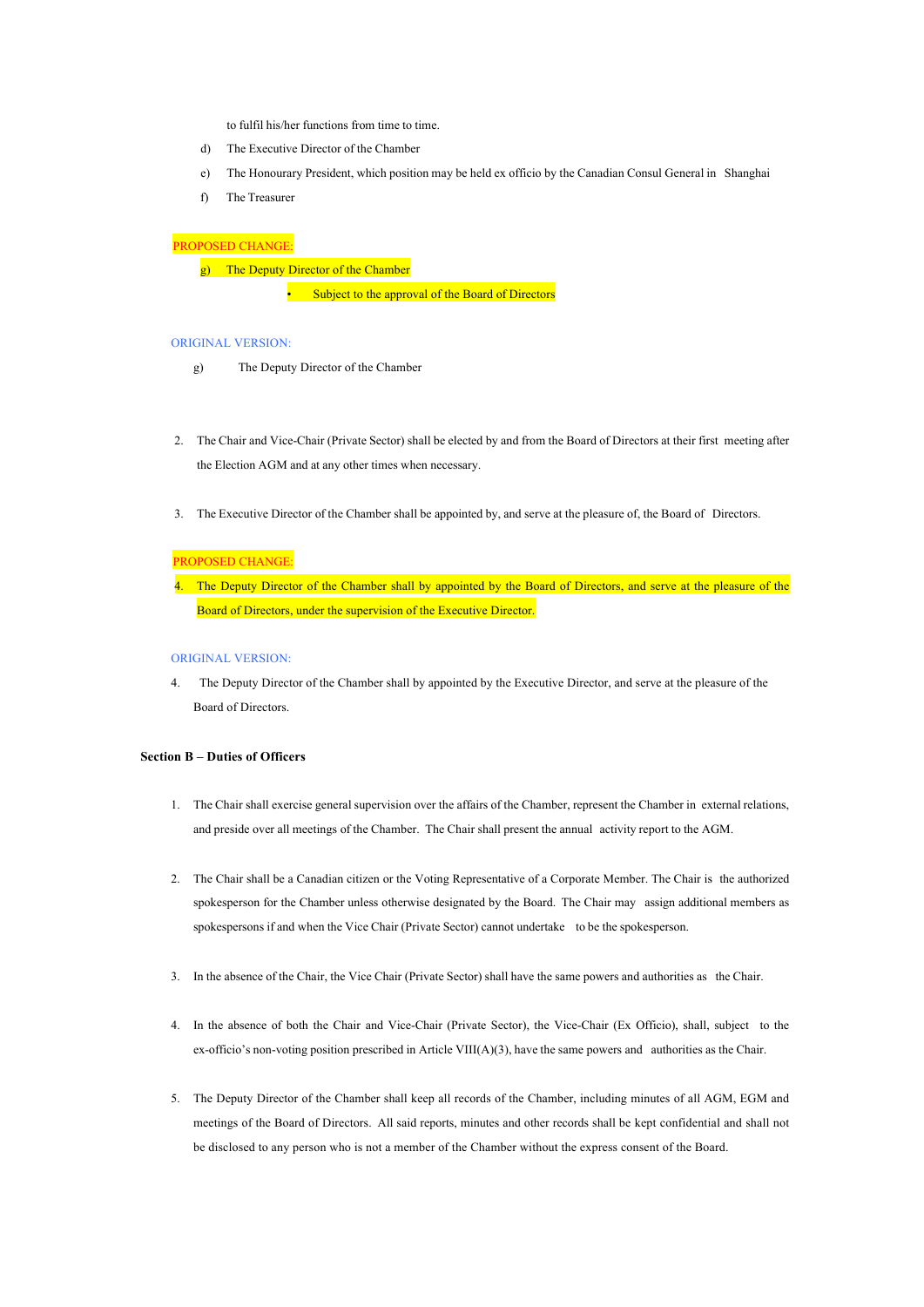- 6. The Executive Director of the Chamber shall keep all financial records and collect all funds on behalf of the Chamber, and shall keep correct account of all financial transactions of the Chamber. All accounting information and other records of the Chamber shall be kept confidential and shall not be disclosed to any person who is not a member of the Chamber without the express consent of the Board.
- 7. The Treasurer shall supervise the Executive Director in his /her accounting responsibilities, shall audit the accounting records regularly during the year and shall report the results to the Board.

## 8. (PROPOSED REMOVAL)

### ORIGINAL VERSION:

8. Upon obtaining a business license from the relevant Authorities, a meeting of the Directors of the corporation shall be held at which the Directors may

- a. Make By-Laws
- b. Appoint officers:
	- o Legal or Official Representative of the Chamber; who shall be a Canadian citizen
	- o The Treasurer; and
	- o The Secretary.
- c. Appoint an auditor to hold office until the first annual meeting of the shareholders
- d. Make banking arrangements; and
- e. Transact any other business including but not limited to changing a brand name.

# **Section C – Removal for Cause**

An Officer may be removed from office for cause by at least three-quarters (3/4) of the Board of Directors then holding office and entitled to vote.

# **ARTICLE VIII BOARD OF DIRECTORS**

# **Section A – Members**

### PROPOSED CHANGE:

1. The Board of Directors shall consist of ten (10) elected members, one (1) ex-officio member and one (1) Executive Director.

#### ORIGINAL VERSION:

1. The Board of Directors shall consist of eleven (11) elected members and one (1) ex-officio member.

## PROPOSED CHANGE:

2. The ten (10) elected members of the Board of Directors shall be elected by voting members of the Chamber at the Election AGM in accordance with the provisions of Article VI, and shall serve until the next Election AGM.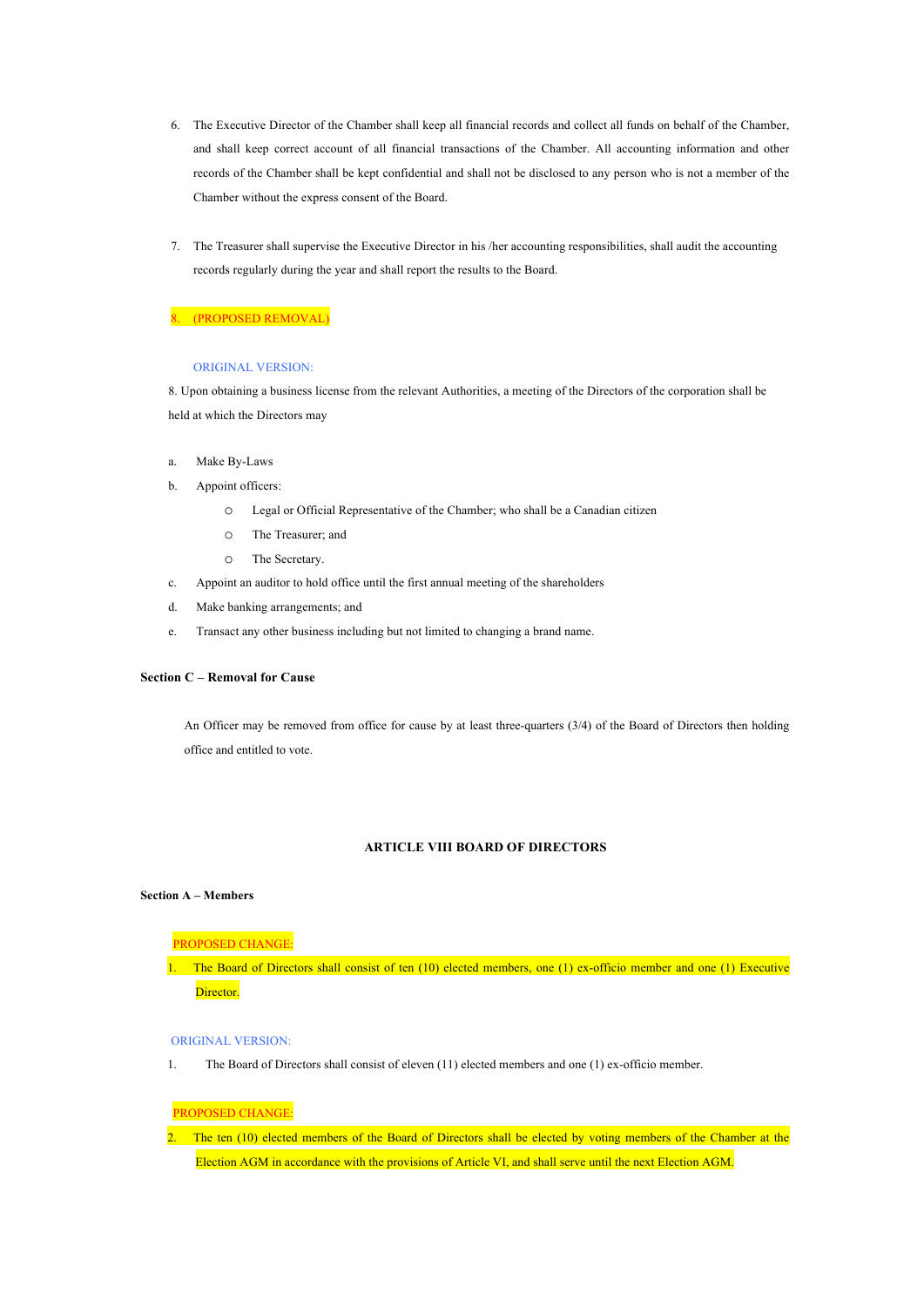#### ORIGINAL VERSION:

2. The eleven (11) elected members of the Board of Directors shall be elected by voting members of the Chamber at the Election AGM in accordance with the provisions of Article VI, and shall serve until the next Election AGM.

### PROPOSED NEW ADDITION:

- 3. The Treasurer shall be elected at the Election AGM. The position requires that the candidate be a CPA in good standing or has equivalent accounting experience and should automatically become (1) one member of the ten (10) directors forming the Board of Directors of the Chamber.
- 3. The one (1) ex-officio member of the Board of Directors, who shall also be the Vice Chair (Ex Officio), shall be the Senior Trade Commissioner of the Canadian Consulate General in Shanghai. The ex-officio member shall have no voting rights at a meeting of the Board of Directors.
- 4. The one (1) ex-officio member of the Board of Directors, who shall also be the Vice Chair (Ex Officio), shall be the Senior Trade Commissioner of the Canadian Consulate General in Shanghai. The ex-officio member shall have no voting rights at a meeting of the Board of Directors.
- 5. Elected members of the Board of Directors shall serve a two (2) year term immediately following an Election AGM. After completion of their first term, each Board member may stand for election for a second term should they so wish.
- 5. Elected members of the Board of Directors may not serve on the Board of Directors for more than two (2) consecutive full terms.
- 6. The Executive Director of the Chamber shall be granted one vote at all Board Meetings, AGM and EGM.

### **Section B – Duties of the Board of Directors**

- 1. The Board of Directors shall be the highest authority of the Chamber. The duties of the Board of Directors are to oversee and make decisions with respect to the programs sponsored by the Chamber and other activities of the Chamber, and to make decisions on matters affecting the Chamber at AGM or EGM.
- 2. The Board of Directors shall act in accordance with the wishes of the Chamber as expressed in an AGM or EGM and shall remain subordinate to the AGM or EGM
- 3. The outgoing Board of Directors shall meet the incoming Board of Directors at the first Board Meeting held following an Election AGM or EGM to ensure organizational continuity and good governance of the Chamber after the election.

### **Section C – Meetings of the Board of Directors**

- 1. The Board of Directors of the Chamber shall aim to meet not less than once every month, or in any event on regular intervals in each calendar year, to discuss ongoing matters of concern to the Chamber.
- 2. Minutes shall be recorded for all Board meetings. The minutes shall be distributed to the Board of Directors within two weeks of each Meeting. At the next Board meeting, the minutes shall be reviewed for accuracy, corrected as necessary,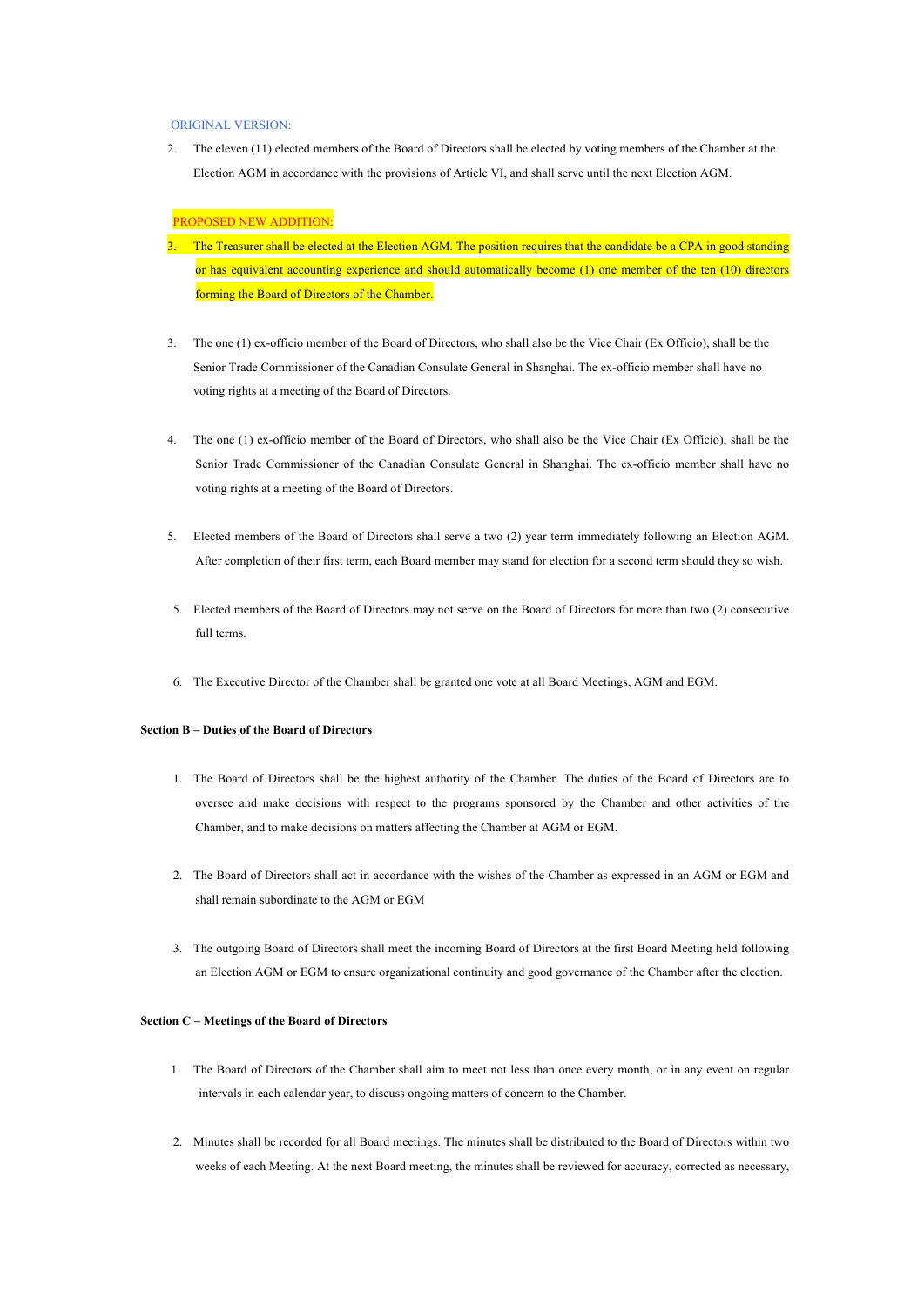and approved by the Board. After such approval, the minutes shall be placed on file in the Chamber's office for review by members who have obtained prior written approval from the Board. The minutes shall be kept confidential and not be disclosed to any person without the express consent of the Board.

### **Section D – Quorum & Voting**

The quorum of a Board meeting shall consist of at least 6 voting members of the Board, including the Executive Director, and all issues or resolutions at a Board meeting shall be passed by at least 6 voting members of the Board, including the Executive Director, otherwise provided for in the Articles of the Constitution. If the quorum is not reached at a Board meeting, the meeting shall be rescheduled at a place, date and time to be appointed. Emergency Board decisions may be reached by means of balloting by email, fax or phone.

In the event of a tie, the Chairman of the Board of Directors will make the final decision.

#### **Section E - Qualifications for Elected Members of the Board of Directors**

### PROPOSED CHANGE:

Only Voting Representatives for Corporate/Platinum Corporate Members, Voting Representative for Associate Members, Voting Representatives for Government & Trade Association Members, or Individual Members are qualified to run for the **Board of Directors of the Chamber.** 

### ORIGINAL VERSION:

Only Voting Representatives for Corporate Members, Voting Representative for Associate Members, Voting Representatives for Government & Trade Association Members, or Individual Members are qualified to run for the Board of Directors of the Chamber.

### **Section F– Removal for Cause**

A Director may be removed from office for cause by at least three-quarters (3/4) of the Board of Directors then holding office and entitled to vote.

### **ARTICLE IX AUDIT**

- 1. A Voting Member who is not a member of the Board shall be appointed as an Auditor at each AGM, and will hold office for one year and may be re-appointed. The Auditor will be required to audit each year's accounts and present a report on them to the AGM.
- 2. The Chair of the Board of Directors may instruct the Auditor to audit and report on the Chamber's account at any time during the year.
- 3. All said audit reports and any and all information related to them shall be kept confidential by the Auditor and by all members of the Chamber and shall not be disclosed to any person not a member of the Chamber without the express consent of the Board of Directors.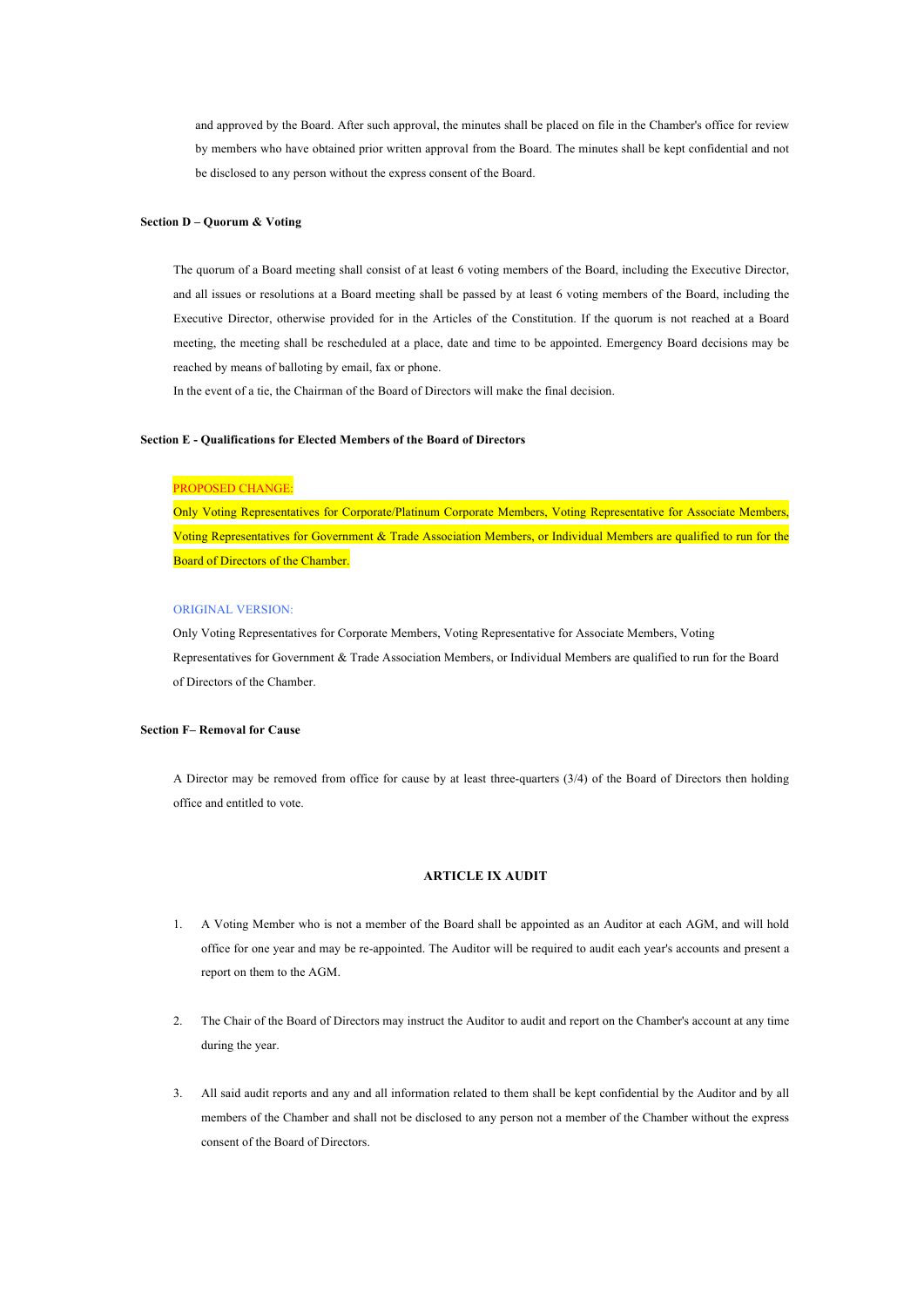# **ARTICLE X DISSOLUTION**

#### **Section A – Means of Dissolution**

- 1. The Chamber shall not be dissolved or merged, except with the consent of at least two-thirds (2/3) of the voting members of the Chamber expressed in person at an EGM convened for the purpose. However, a vote on dissolution shall require a quorum present at the meeting consisting of at least twenty percent (20%) of the voting membership.
- 2. Where the quorum is not reached at any such meeting, the meeting shall be rescheduled at a place, date, and time to be appointed by the Board of Directors.

#### **Section B – After Dissolution**

- 1. In the event of the Chamber being dissolved as provided above, all debts and liabilities legally incurred on behalf of the Chamber shall be fully discharged, and any remaining funds will be donated to such local charitable organisation(s) as the voting members shall decide.
- 2. Notice of dissolution shall be given to the members within seven (7) days of the dissolution.

# **ARTICLE XI ADVISORY COUNCIL**

### **Section A – Purpose**

1. The Advisory Council ("Council") is to complement the knowledge and skills of the Board of Directors in order to contribute to the effective governance of the Chamber and to maintain formal and visible relationships with leaders in the Canadian business community in China.

#### **Section B – Members**

- 1. The Council shall consist of at least three (3) Members.
- 2. Members of the Council shall consist of reputable leaders in the Canadian business community in China, financial contributors to the Chamber, individuals with highly respected skills who are valuable in an advisory capacity or former members of the Board of Directors. All members of the council shall consist of voting Representatives for Corporate Members, Voting Representative for Associate Members, Voting Representatives for Government & Trade Association Members, or Individual Members.
- 3. The Honourary President or a member of the Board of Directors may nominate individuals to be members of the Council.
- 4. Members of the Council shall be elected by a simple majority vote of the Board of Directors
	- a. at a Board meeting where at least three-quarters (3/4) of Directors are present or have voted by mail, facsimile or electronic mail; or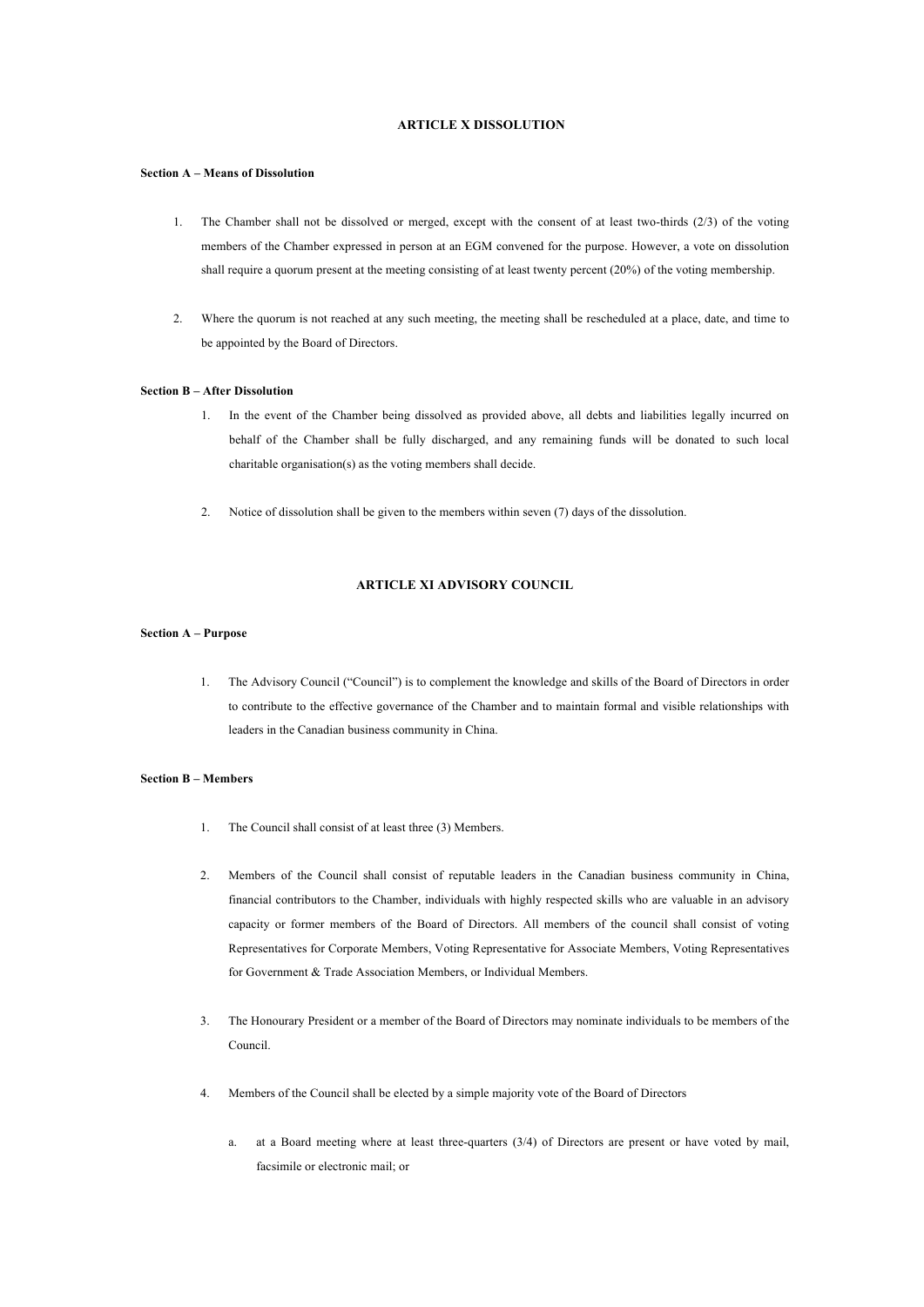- b. where at least three-quarters (3/4) of Directors have voted by e-mail if no Board meeting is held
- 5. The Council shall elect its Council Chair by a simple majority vote of a meeting of the Council.

## PROPOSED CHANGE:

6. Members shall serve for a four (4) year term with no limit on consecutive terms. Renewal of terms shall take place by the sitting Board of Directors at its first meeting each calendar year.

### ORIGINAL VERSION:

- 6. Members shall serve for a four (4) year term with no limit on consecutive terms. Renewal of terms shall take place by the sitting Board annually at each January Board Meeting.
- 7. Members of the Council must spend at least 3 months per year in Greater China.
- 8. In the case of former staff wishing to join the Council, he or she must submit expression of interest within one year of his or her departure to the Board of Directors.

### **Section C- Meetings**

- 1. The Council shall meet no fewer than two (2) times per year and such meeting dates shall be shared with the Board of Directors at least two (2) weeks in advance.
- 2. The Chair of the Board, or his or her authorized designee(s), one representative from each Board Committee and the Executive Director shall attend Council meetings.
- 3. The Council shall keep minutes of all meetings, including any recommendations for submission to the Board of Directors, and make such minutes and recommendations available to the Board of Directors in writing within two (2) weeks of each meeting by electronic mail. The minutes shall be placed on file in the office of the Chamber for review by all Directors only. The minutes shall be kept confidential and not be disclosed to any person not on the Board without the express consent of the Board.
- 4. The Council shall determine its recommendations to the Board of Directors by a simple majority vote.
- 5. The Council shall attend and participate in non-confidential discussions held at Board Retreats.

## **Section D - Role of the Council**

- 1. The Board of Directors may request the Council for recommendations on matters pertaining to operations of the Chamber. The Chair of the Board, or his or her authorized designee(s), or the Honourary President shall submit such requests to the Council Chair.
- 2. Any recommendations by the Council shall be submitted by the Council Chair to the Chair of the Board of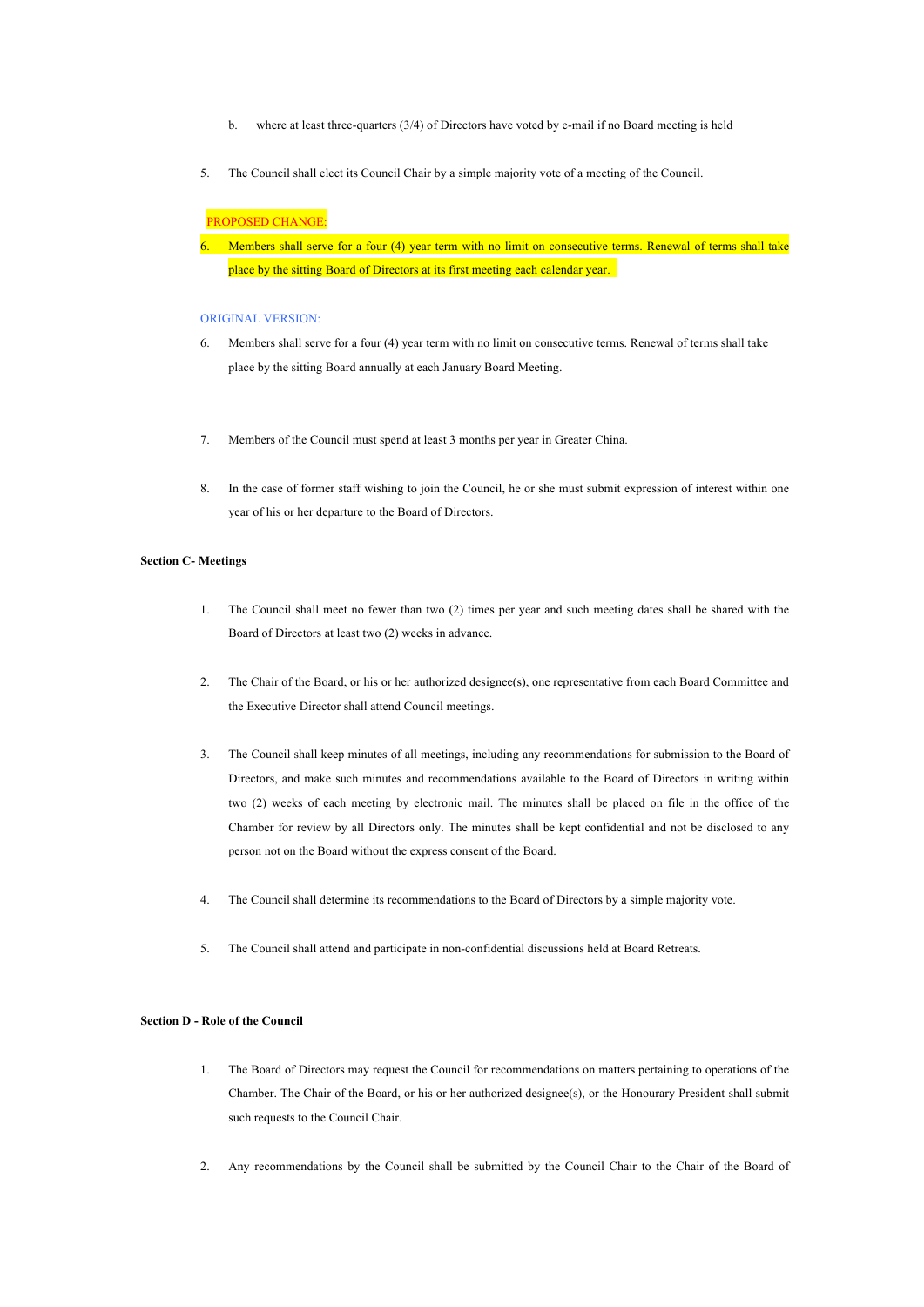Directors and are not binding on the Board of Directors.

3. The Council shall not directly issue formal communications on behalf of the Chamber by any means to the membership, organizations or any third parties. If the Council wishes to communicate any information to the membership, organizations or any third parties, it shall channel the same through the Council Chair to the Board of Directors.

## **Section E - Dissolution of the Council**

- 1. The Council shall not be dissolved or merged except with the consent of at least two-thirds (2/3) of the voting members of the Chamber for the time being resident in China expressed in person at an Extraordinary General Meeting at which a quorum is present.
- 2. The quorum required shall be ten percent (10%) of the total number of voting memberships of the Chamber.

## **ARTICLE XII BY-LAWS**

The Board of Directors may, from time to time, amend or repeal the By-Laws of the Chamber in accordance with the Constitution of the Chamber by a simple majority vote. The Board of Directors shall notify members of any such amendments to the By-Laws at the next AGM.

# **ARTICLE XIII AMENDMENT TO THE CONSTITUTION**

- 1. No alterations or additions to the Constitution of the Chamber shall be made except at a duly called AGM or EGM of the Chamber.
- 2. A motion to amend the Constitution shall specify the proposed amendment and shall be filed with the Board of Directors of the Chamber at least three (3) weeks prior to the holding of the AGM or EGM. The Board of Directors of the Chamber shall distribute such motion to the members at least two (2) weeks prior to the time and date of the meeting. Voting shall take place in accordance with the provisions of Articles VI, but the Constitution may only be amended by a two-third (2/3) majority vote of all voting members.
- 3. Any proposal to amend or repeal the Constitution shall be passed by a simple majority vote upon reaching the required quorum.
- 4. The quorum required for a meeting to amend the Constitution shall be twenty percent (20%) of the voting membership. Where the quorum is not reached, the meeting shall be rescheduled at a place, date, and time to be appointed by the Board of Directors. If the quorum is not present at the rescheduled time, those present shall have power to approve or disapprove, but no power to amend any proposed resolution presented at the adjourned AGM or EGM.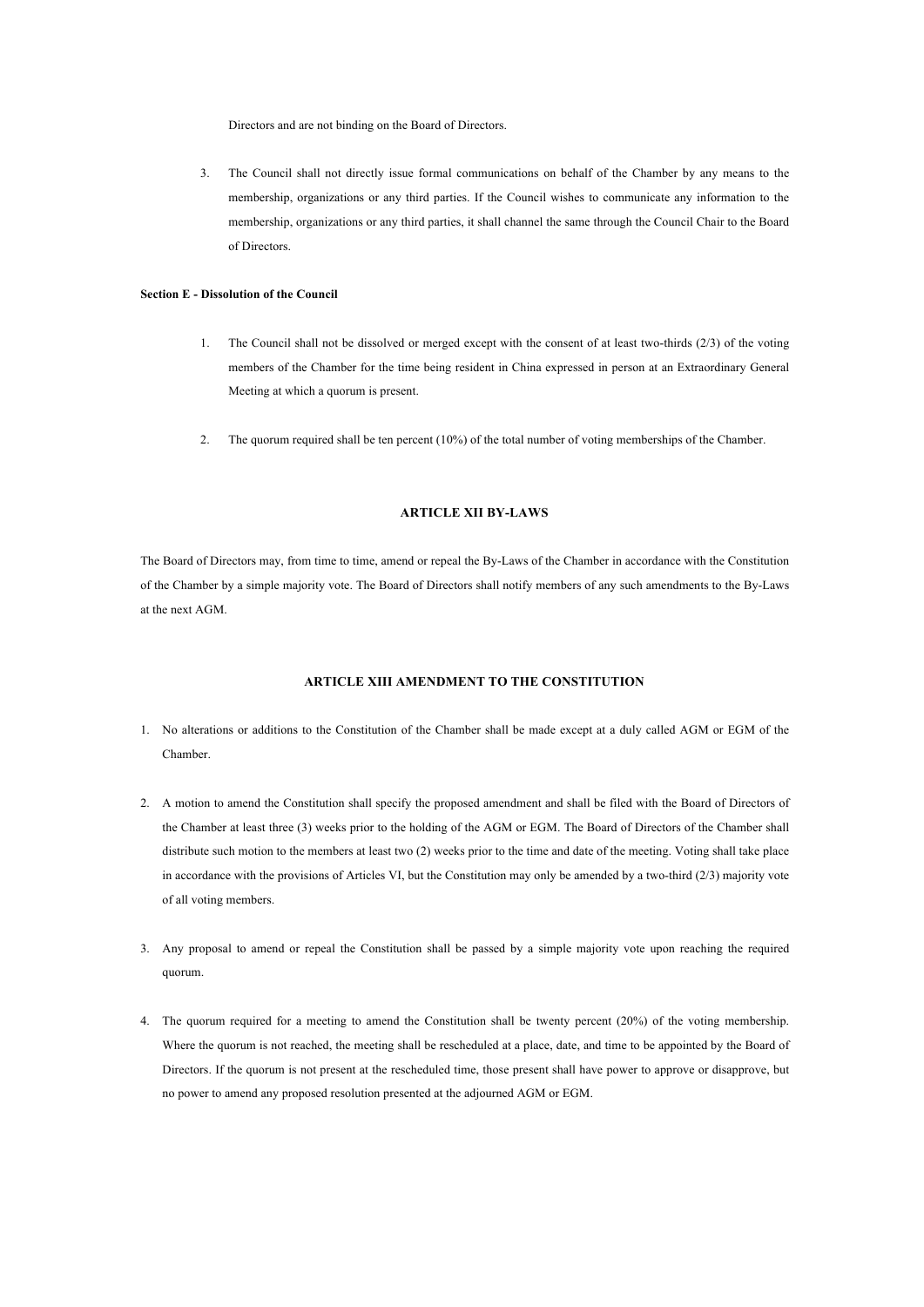### **BY-LAWS OF THE CANADIAN CHAMBER OF COMMERCE IN SHANGHAI**

- 1. **Fiscal Year.** The Chamber shall adopt the calendar year as its fiscal year, which shall begin on January 1st and end December 31st of the same year.
- 2. **Delegation by Board.** The Board may appoint, as needed:
	- a. a Committee(s) or Sub-Committee(s) and delegate its duties and/or powers as necessary; and
	- b. any person(s) to assist in achieving the objectives of the Chamber.
- 3. **No interference of members.** The Chamber shall not attempt to restrict or in any other manner interfere with any lawful activity undertaken by any member in China.
- 4. **Bank accounts.** The Chamber may establish bank accounts with the Bank of China in Shanghai and/or with any other bank in Shanghai or any other jurisdiction at the Board's discretion.
- 5. **Signing authority.** The Executive Director of the Chamber has unlimited signing authority for budgeted expenditures and a maximum of RMB 5,000 in the case of non-budgeted expenditures. For non-budgeted expenditures exceeding RMB 5,000, the Executive Director must sign jointly with one other Officer. In the absence of the Executive Director, any two (2) Officers may sign jointly for authorised budgeted expenditures and for a maximum of RMB 5,000 in the case of non-budgeted expenditures.
- 6. **Membership Dues.** The membership year shall begin at the date that the payment is received. The payment of annual dues, following the acceptance of the membership application, shall entitle the applicant to membership for one membership year.
- 7. **Membership Dues in Arrears**. The Board may, by two-thirds (2/3) vote, expel a member whose membership dues are more than two (2) months in arrears.
- 8. **Officers of the Board.** Officers of the Board shall be elected to a two (2) year term and shall hold the same office for not more than two (2) full consecutive terms.

# PROPOSED CHANGE:

9. **Vacancies on the Board.** In the event that a vacancy arises due to the resignation of an elected member of the Board of Directors, the Board shall publicize the open position to all Members and an interim appointment shall be made in order to replace the vacancies with a resolution approved by a simple majority vote by the Board of Directors. In case of a tie vote, the chairman of the board shall make the final decision. The interim appointed Director shall serve the balance of the term until an Election AGM occurs.

### ORIGINAL VERSION:

9. Vacancies among Officers or Board members shall be filled by appointment effected by a simple majority vote of the Board of Directors. Any Officer or Board Member so appointed shall serve the balance of the term of the vacated Officer or Board member until an Election AGM, at which time any appointment made pursuant to this by-law shall terminate upon the election of the new Officer and/or Board member.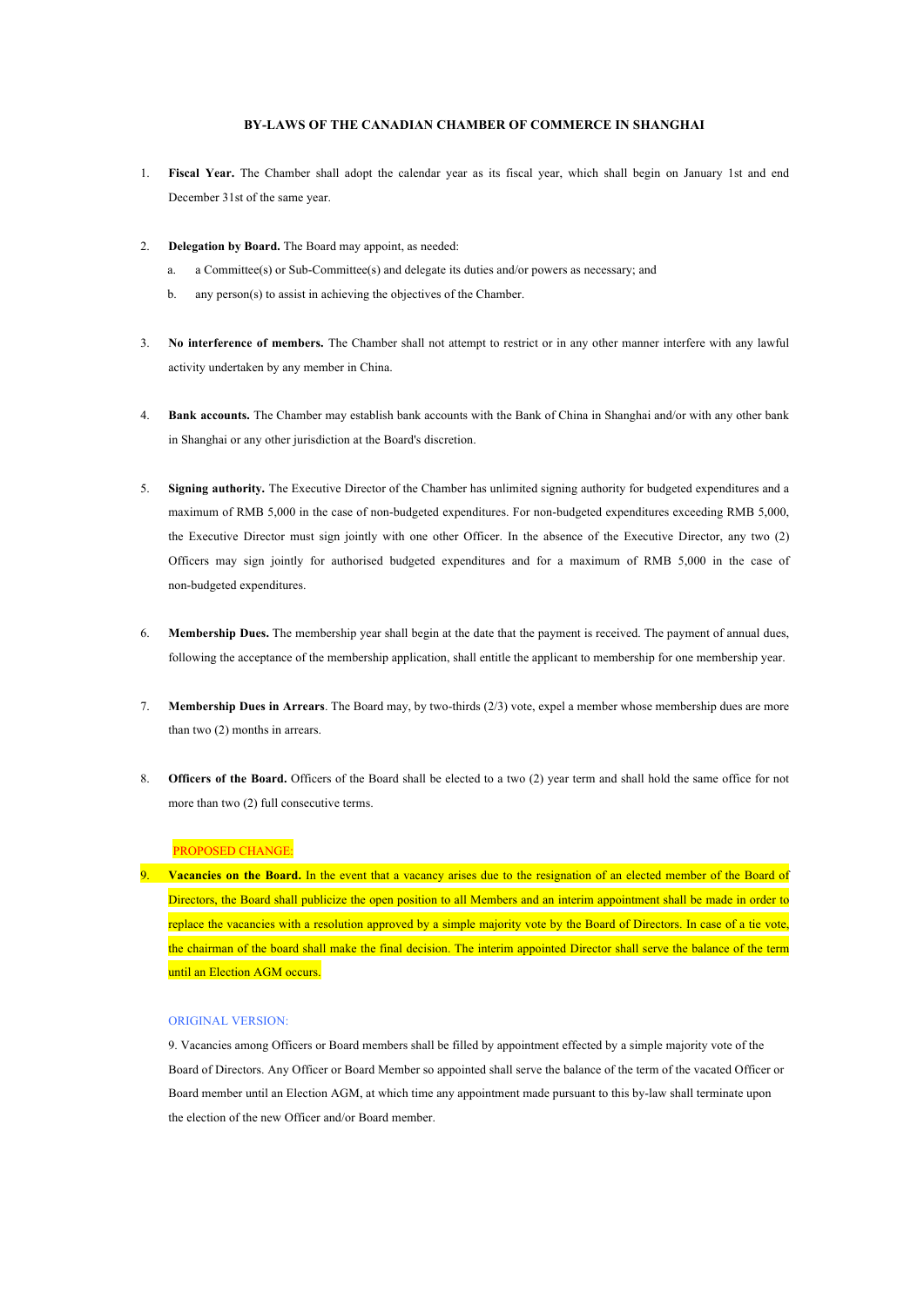### **10. Director Nomination Process.**

- a. The Board shall coordinate the nomination of candidates for election to the Board of Directors at an Election AGM. Each nomination must be signed by three voting members in good standing. The Executive Director or his/her designate shall keep the Board informed of all nomination activities and shall present a list of nominees in writing to the Board at least (35) calendar days to the date of the Election AGM. The Executive Director of the Chamber shall distribute the nominations to members at least (30) calendar days prior to the time and date of the Election AGM.
- b. b.Nominees for the Treasurer shall consist of certified public accountants licensed in Canada or any persons with an accounting background that the Board deems as appropriate and capable of managing the financial operations of the Chamber.
- c. Nominations submitted by the Board shall stand at the Election AGM.
- d. At an Election AGM, any three (3) voting members in good standing may nominate a candidate from the floor.

## 11. **Removal for Cause**

- a. The Board of Directors shall have the right, but not the obligation, to remove any Officer or Director from office in accordance with the corresponding Articles of the Constitution if the Officer or Director
	- i. is absent from three (3) consecutive Board meetings; or
	- ii. acts in bad faith or with conflicts of interest
- b. Such Officer or Director considered for removal shall be notified of the proposed removal in writing at least ten (10) days prior to the meeting convened for voting upon this matter and shall have the right to respond to the proposed removal at the meeting.

# **12. Membership Tiers and Voting Rights. Corporate and Associate Memberships will be broken down into a tiered membership system.**

#### **a. Large Size Corporate Membership**

i. Each Large Size Corporate Member has an allocation of 5 votes, which may be exercised solely by the Voting Representative. Voting Representative must reside in China.

## **b. SME Corporate Membership**

i. Small and Medium Enterprise (SME) Corporate Membership shall be open to corporations, partnerships or other legal entities which have an establishment or regional representative in China and with 10 to 499 employees worldwide.

PROPOSED CHANGE:

Each SME Corporate Member may nominate up to 3 persons of good standing to be its representative(s) in the Chamber, one of whom shall be named by the member as its Voting Representative, as hereinafter defined. Voting Representative must reside in China.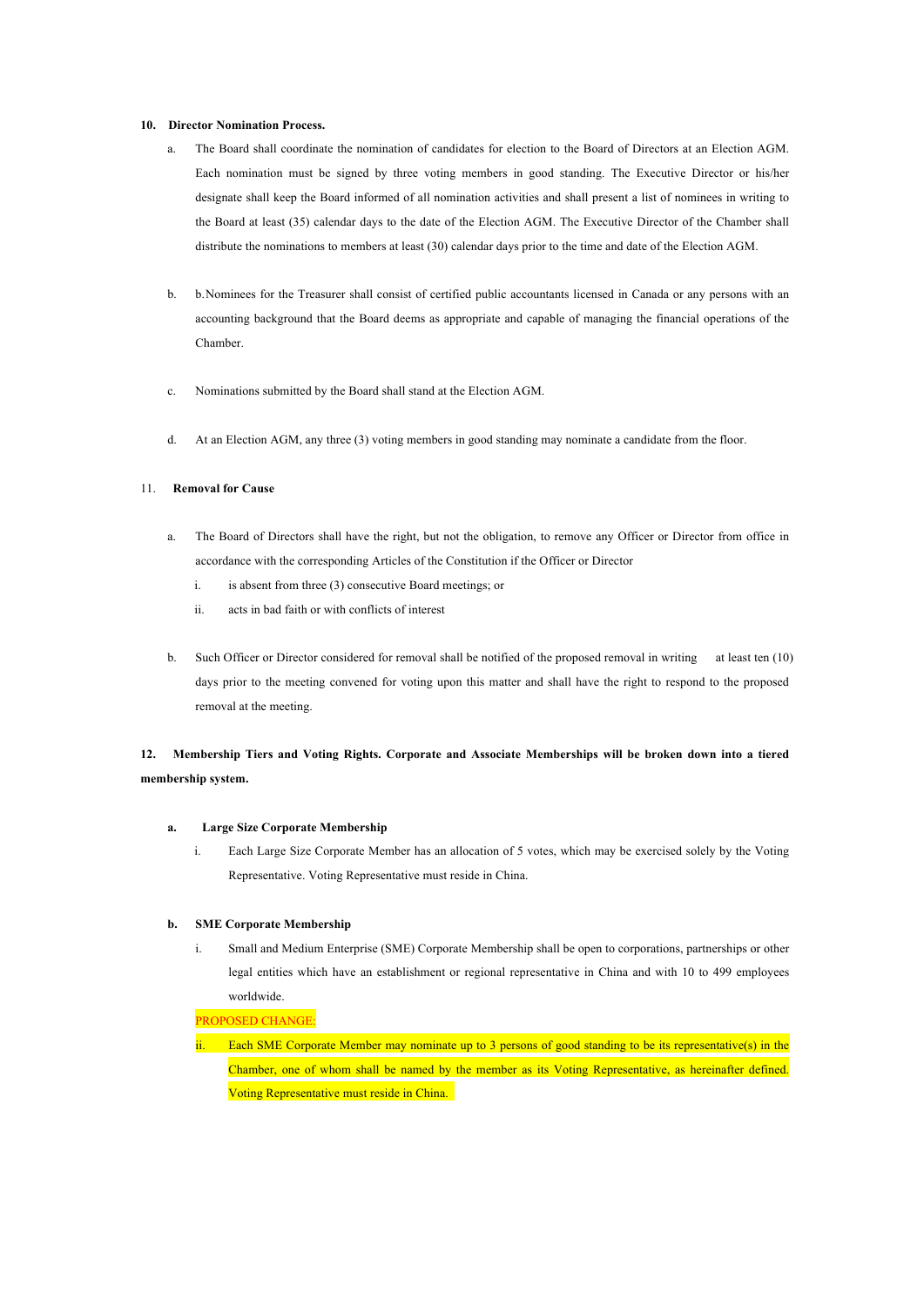#### ORIGINAL VERSION:

- ii. Each SME Corporate Member may nominate up to 10 persons of good standing to be its representative(s) in the Chamber, one of whom shall be named by the member as its Voting Representative, as hereinafter defined. Voting Representatives must be a Canadian citizen or Canadian Landed Immigrant unless the member does not have a Canadian citizen or Canadian Landed Immigrant as its representative in China. Voting Representatives must reside in China.
- iii. Each SME Corporate Member has an allocation of 5 votes, which may be exercised solely by the Voting Representative.

### **c. Entrepreneur Corporate Membership**

i. Entrepreneur Corporate Membership shall be open to corporations, partnerships or other legal entities which have an establishment or regional representative in China and less than 10 employees worldwide.

#### PROPOSED CHANGE:

Each Entrepreneur Corporate Member may nominate up to 3 persons of good standing to be its representative(s) in the Chamber, one of whom shall be named by the member as its Voting Representative, as hereinafter defined. Voting Representative must reside in China.

### ORIGINAL VERSION:

- ii. Each Entrepreneur Corporate Member may nominate up to 3 persons of good standing to be its representative(s) in the Chamber, one of whom shall be named by the member as its Voting Representative, as hereinafter defined. Voting Representatives must be Canadian citizen or Canadian Landed Immigrant unless the member does not have a Canadian citizen or Canadian Landed Immigrant as its representative in China. Voting Representatives must reside in China.
- iii. Each Entrepreneur Corporate Member has an allocation of 5 votes, which may be exercised solely by the Voting Representative.

#### **d. Large Size Associate Company Membership**

i. Each Associate Member has an allocation of 5 votes, which may be exercised solely by the Voting Representative. Voting Representative must reside in China.

#### **e. SME Associate Company Membership**

i. SME Associate Company Membership shall be open to corporations, partnerships or other legal entities formed, founded, or incorporated outside Canada, subject to the relevant provisions of Chinese law, and which have demonstrated links to or interest in Canada. SME Associate Members will have 10 to 499 employees worldwide. SME Associate Company Membership shall only be by invitation of the Board of Directors of the Chamber.

PROPOSED CHANGE:

ii. Each SME Associate Company Member may nominate up to 3 persons of good standing to be its representative(s) in the Chamber, one of whom shall be named by the member as its Voting Representative, as hereinafter defined. Voting Representative must reside in China.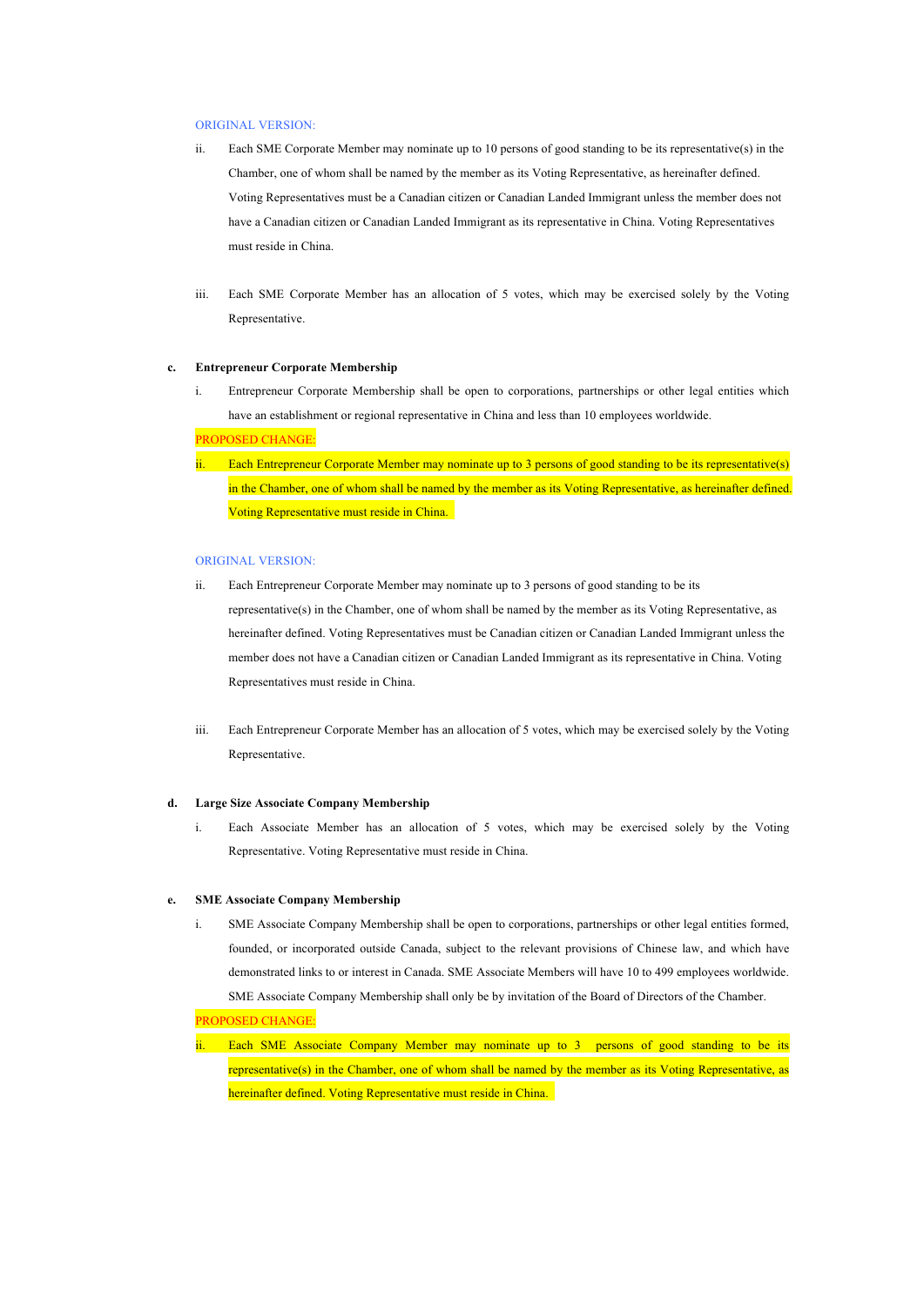#### ORIGINAL VERSION:

- ii. Each SME Associate Company Member may nominate up to 10 persons of good standing to be its representative(s) in the Chamber, one of whom shall be named by the member as its Voting Representative, as hereinafter defined. Voting Representatives must be Canadian citizen or Canadian Landed Immigrant unless the member does not have a Canadian citizen or Canadian Landed Immigrant as its representative in China. Voting Representatives must reside in China.
- iii. Each SME Associate Company Member shall exercise one vote through the person it designates as the Voting representative. Each SME Associate Member has an allocation of 5 votes, which may be exercised solely by the Voting Representative.

#### **f. Entrepreneur Associate Company Membership**

i. Entrepreneur Associate Company Membership shall be open to corporations, partnerships or other legal entities formed, founded, or incorporated outside Canada, subject to the relevant provisions of Chinese law, and which have demonstrated links to or interest in Canada. Entrepreneur Associate Company Members will have less than 10 employees worldwide. Entrepreneur Associate Company Membership shall only be by invitation of the Board of Directors of the Chamber.

### PROPOSED CHANGE:

Each Entrepreneur Associate Company Member may nominate up to 3 persons of good standing to be its representative(s) in the Chamber, one of whom shall be named by the member as its Voting Representative, as hereinafter defined. Voting Representatives must reside in China.

### ORIGINAL VERSION:

- ii. Each Entrepreneur Associate Company Member may nominate up to 3 persons of good standing to be its representative(s) in the Chamber, one of whom shall be named by the member as its Voting Representative, as hereinafter defined. Voting Representatives must be Canadian citizen or Canadian Landed Immigrant unless the member does not have a Canadian citizen or Canadian Landed Immigrant as its representative in China. Voting Representatives must reside in China.
- iii. Each Entrepreneur Associate Member has an allocation of 5 votes, which may be exercised solely by the Voting Representative.

#### **13. Platinum Membership and Voting Rights**

### PROPOSED CHANGE:

Each Platinum Associate Member has an allocation of 10 votes, which may be exercised solely by the Voting Representative. Voting Representative must reside in China.

### ORIGINAL VERSION:

Each Platinum Member shall exercise one vote through the person it designates as the Voting Representative. Each Platinum Associate Member has an allocation of 10 votes, which may be exercised solely by the Voting Representative.